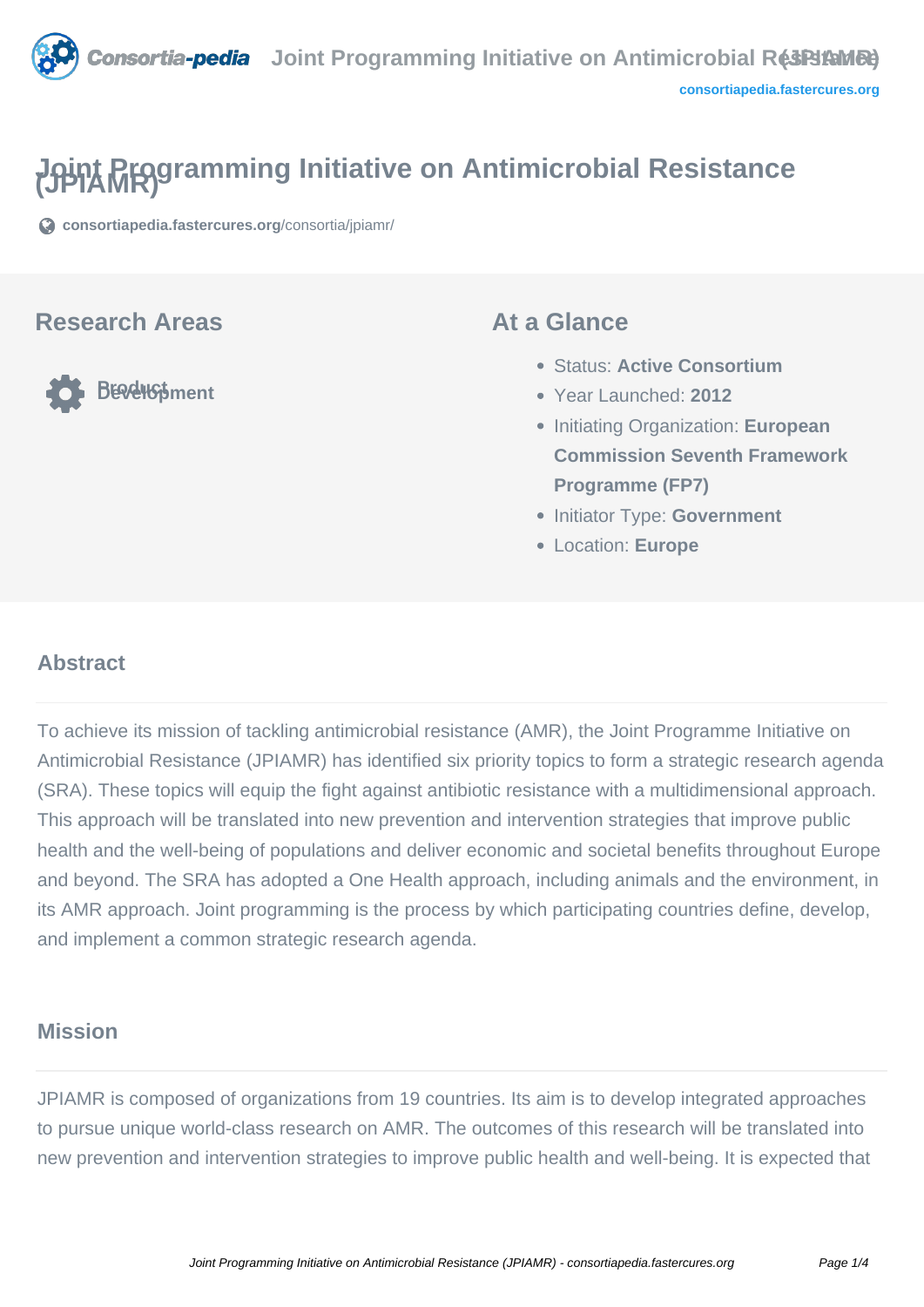

the results will also lead to economic and societal benefits not only in Europe but also globally.

 JPIAMR will develop scientific proposals that will lead to sustainable use of antibiotics to treat infectious diseases and to a decrease in the number of patients with resistant infections in Europe. It aims to integrate relevant scientific fields across national borders and to create a common strategic research agenda with a shared common vision where the best resources and capabilities are coordinated.

 JPIAMR provides the forum and platform for initiating and coordinating joint actions with stakeholders beyond issuing joint calls.

JPIAMR's objectives are as follows:

#### **Structure & Governance**

The governance structure of JPIAMR includes a Management Board, Steering Committee, Scientific Advisory Board, Stakeholder Advisory Board, and Secretariat.

 The Management Board (MB) is the main decision-making body, working according to the Terms of Reference. The MB meets on a regular basis and has met seven times since December 2010. Each participating country may nominate up to two MB members. The MB members must have a governmental mandate, and only one representative from each country may vote.

 The Stakeholder Advisory Board (SHAB) held its first meeting in Brussels in April 2013. The following organizations agreed to participate:

 Action on Antibiotic Resistance (ReAct) European Federation of Pharmaceutical Industries Associations (EFPIA) Federation of European Microbiological Societies (FEMS) Federation of Veterinarians of Europe (FVE) Standing Committee of European Doctors (CPME) World Health Organization – Regional Office for Europe (WHO) European Centre for Disease Prevention and Control (ECDC) European Medicines Agency (EMA) European Patient's Forum (EPF)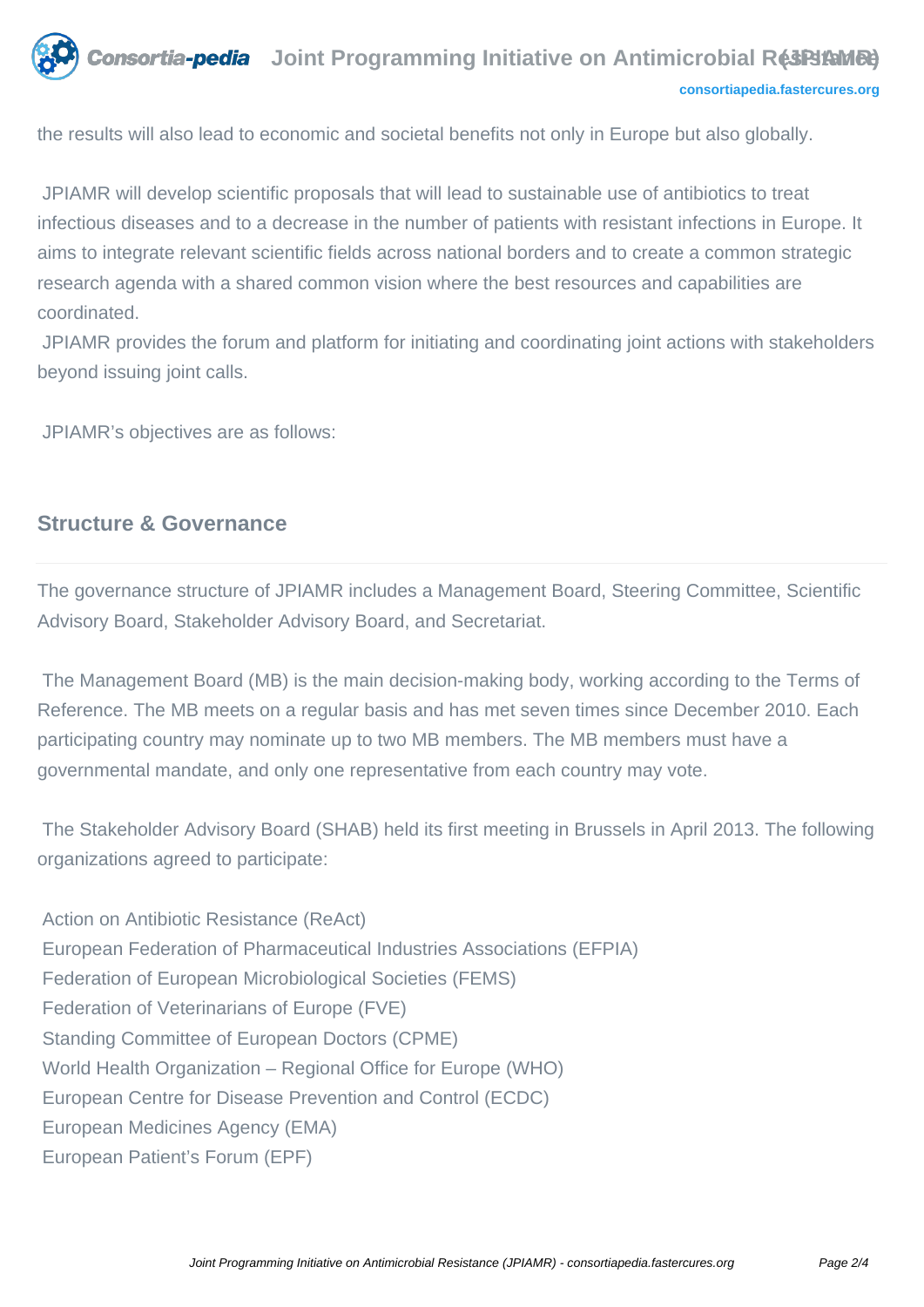*Consortia-pedia* Joint Programming Initiative on Antimicrobial R**ésPi/aMRe**) **[consortiapedia.fastercures.org](http://consortiapedia.fastercures.org/)**

 European Society of Clinical Microbiology and Infectious Diseases (ESCMID) European Food Safety Authority (EFSA)

#### **Patent Engagement**

The purpose of the JPIAMR Stakeholder Forum is to have and facilitate a dialogue with all parties who would like to join the research efforts in the area of AMR. The forum will ensure that all relevant stakeholders remain informed about the JPIAMR outputs, results, and initiatives.

# **Impact/Accomplishment**

JPIAMR's first transnational call for research proposals resulted in seven consortia with partners from 11 different countries out of 40 submitted proposals. The total suggested funding is more than €8 million. The projects cover areas within prevention of infection, treatment (therapy) development, drug development, target identification for antibacterial drug development, and pharmacokinetics.

# **Links/Social Media Feed**

| Homepage       | http://www.jpiamr.eu/           |
|----------------|---------------------------------|
| <b>Twitter</b> | https://twitter.com/JPIonAMR    |
| Facebook       | https://www.facebook.com/jpiamr |

**Points of Contact**

[secretariat.jpiamr@vr.se](mailto:secretariat.jpiamr@vr.se)

#### **Sponsors & Partners**

JPIAMR includes 19 Member States: Belgium, Canada, Czech Republic, Denmark, Finland, France, Germany, Greece, Israel, Italy, Netherlands, Norway, Poland, Romania, Spain, Sweden, Switzerland,